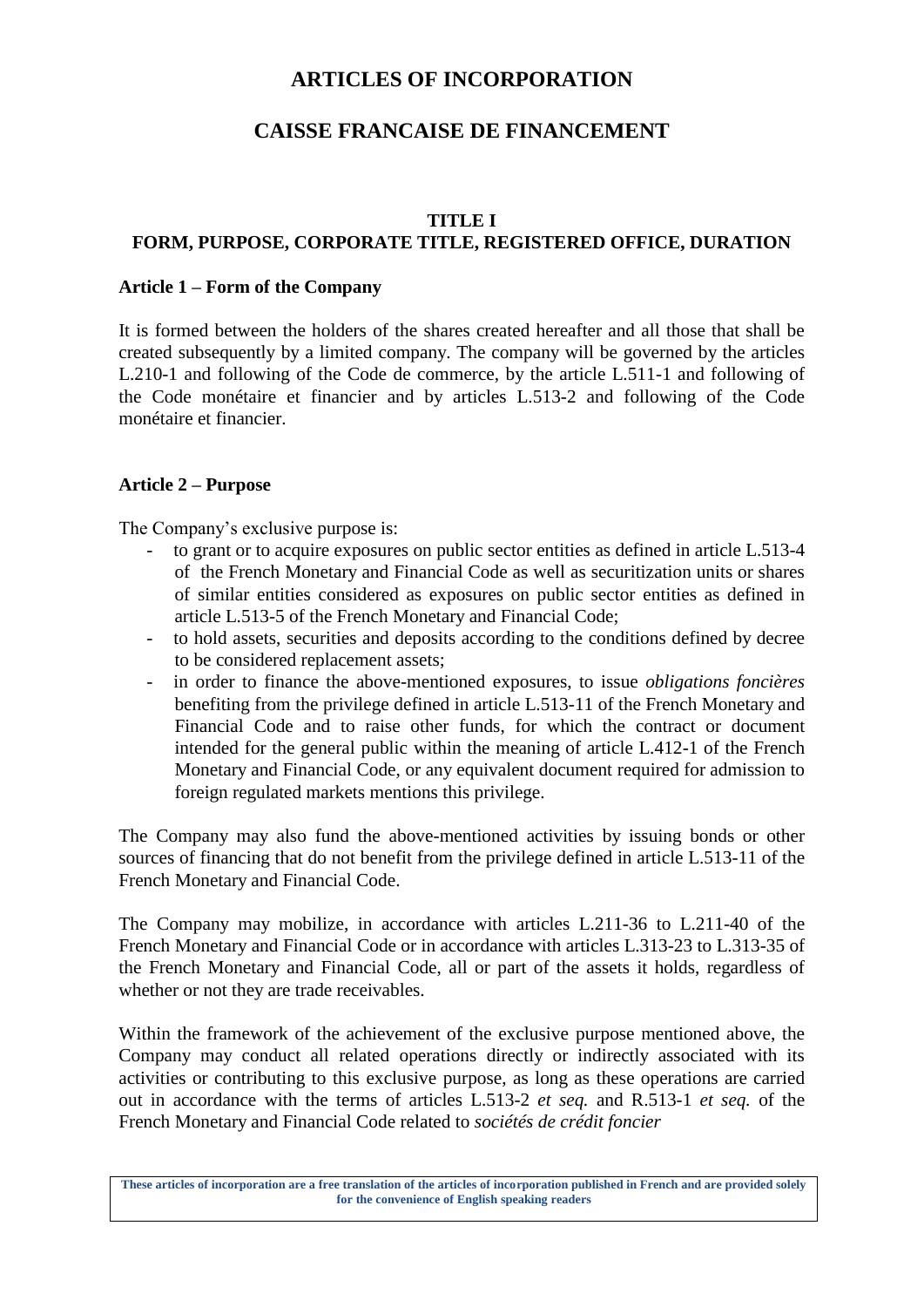### **Article 3 – Corporate Title**

The corporate title of the company is Caisse Française de Financement Local. The initials of the company is CAFFIL.

# **Article 4 – Registered Office**

The company's registered office is established 1-3 rue du Passeur de Boulogne – 92130 Issy-les-Moulineaux.

It shall be transferred on the French territory by decision of the supervisory board, subject to ratification of this decision by the next ordinary general meeting. In the event of a transfer decided by the supervisory board in accordance with the law, the supervisory board is empowered to amend the articles of incorporation accordingly.

### **Article 5 – Duration**

The duration of the company is fixed at 99 years, beginning on the date of registration of the business name, except in the event of a dissolution or extension for which provision is made in the present articles of incorporation.

At least one year before the end of this period, the extraordinary general meeting convened by order of the executive board will decide whether or not the company should be extended, according to the conditions laid down for the modification of the articles of incorporation.

In the event of the executive board being unable to produce a decision on this matter, any partner, whose formal demand sent by registered mail remains unanswered, may ask the presiding judge of the trade tribunal adjudicating on demand, to appoint a legal representative mandated to consult the partners and solicit from them a decision on this matter.

#### **TITLE II CAPITAL**

#### **Article 6 – Capital**

Share capital amounts to 1,350,000,000 Euro, divided into 13,500,000 shares.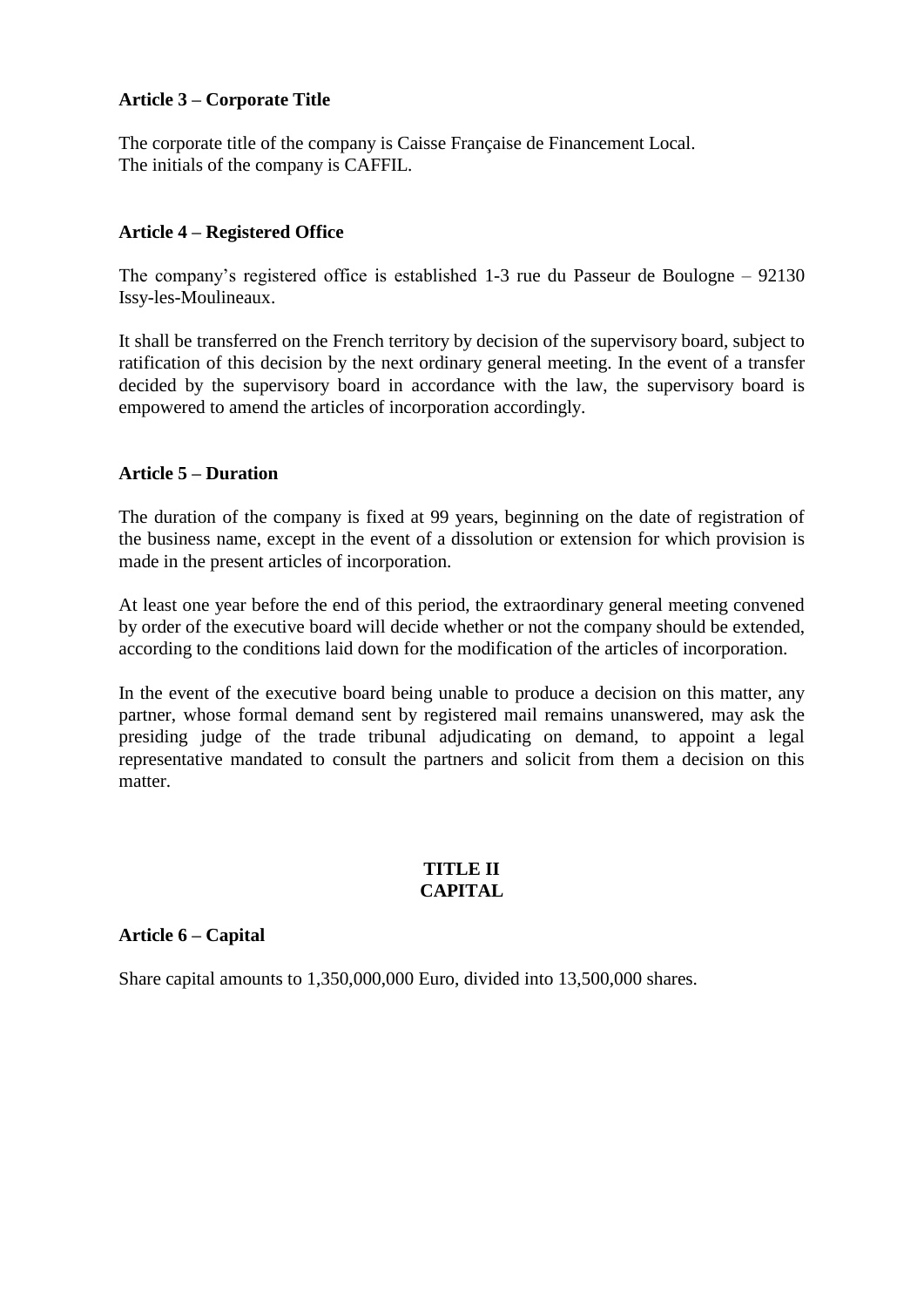### **TITLE III INCREASE, REDUCTION OF CAPITAL TRANSMISSION OF SHARES**

#### **Article 7 – Increase of Capital**

The share capital may be increased by decision of the extraordinary general meeting of shareholders. However, when the increase of share capital is the result of the capitalisation of provisions, earnings or share premiums, the extraordinary general meeting that makes the decision, does so according to the conditions of quorum and majority applicable to annual general meetings.

Increases of capital are decided or authorised by the extraordinary general meeting, which fixes the conditions for new issues and delegates full power and authority to the executive board for their implementation within a period of time not exceeding five years.

#### **Article 8 – Reduction of Capital**

The extraordinary general meeting may decide to reduce share capital for any reason and in any way it chooses, notably by redemption of shares, reduction of share values or a reduction in the number of shares on the market.

The capital may also be redeemed in accordance with current legislation.

#### **Article 9 – Form of Shares**

Shares are registered.

#### **Article 10 – Indivisibility if the Shares**

The voting right attached to the share belongs to the usufructuary in case of ordinary general meetings, and to the bare owner in case of extraordinary general meetings.

The co-owners of undivided shares are represented at general meetings by one of them or by a single agent. In case of disagreement, the agent is designated by the courts at the request of the most diligent co-owner.

The voting right is exercised by the owner of securities put up as a pledge. To that end, the pledge-holding creditor is to deposit, at its debtor's request, the shares that it holds as a pledge.

#### **Article 11 – Rights of the Shares**

Each share creates a right:

- in the business assets, to a share proportional to the number of existing shares,
- and in addition, to a share of the profits, as is indicated below.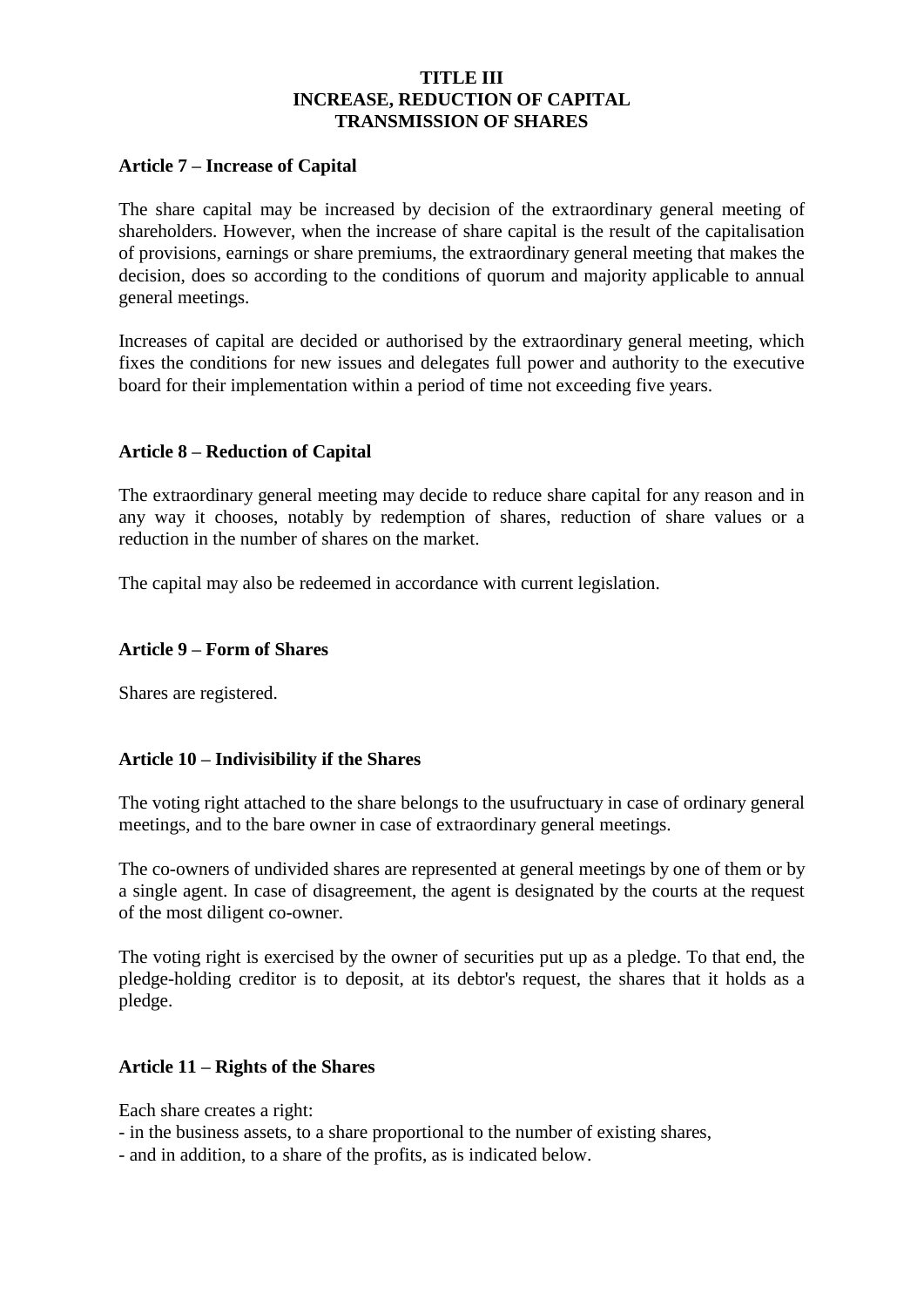### **Article 12 – Shareholder's Limited Liability**

The shareholders are liable only to the extent of the amount of the shares that they possess. No call for funds is permitted beyond that point.

# **Article 13 – Transmission of the Rights**

### 13.1. General Provisions

Transmission of the shares is to be understood as any operation having the effect of transferring to another person, including to another partner, the ownership or possession of the company shares as well as the preferential subscription right or the allocation rights in case of a capital increase.

Hence the transmission particularly includes all transfers, contributions, mergers or demergers and even public auctions by virtue of a court decision.

### 13.2. Approval Procedure

Except in case of succession, of liquidation of community property between spouses or of transfer either to a spouse or to an ascendant or to a descendant, transfer of shares to a third party in any connection whatsoever is subject to advance approval by the supervisory board.

To that end, the assignor must serve a request for approval on the company indicating the identity of the assignee, the number of shares transfer of which is contemplated and the price offered. The approval results either from a notice emanating from the board, or from the absence of response within a period of three months starting with the date of the request. In case of a refusal to approve the proposed assignee, and unless the assignor decides to waive the contemplated transfer, the supervisory board is required, within a period of three months starting with the date of notification of the refusal, to have the shares acquired either by a shareholder or by a third party, or else by the company with a view to a reduction of the capital, but in that case with the assignor's consent.

The said acquisition takes place for a price that, in the absence of agreement between the parties, is determined by an expert under the conditions laid down in Article 1843-4 of the Civil Code.

If, at the end of the three-month period provided for above, the purchase has not been made, approval is considered as having been granted. However, the said period may be extended by a court decision at the company's request.

The foregoing provisions are applicable to all transfers to a third party, even to public auctions by virtue of a court ordinance or otherwise.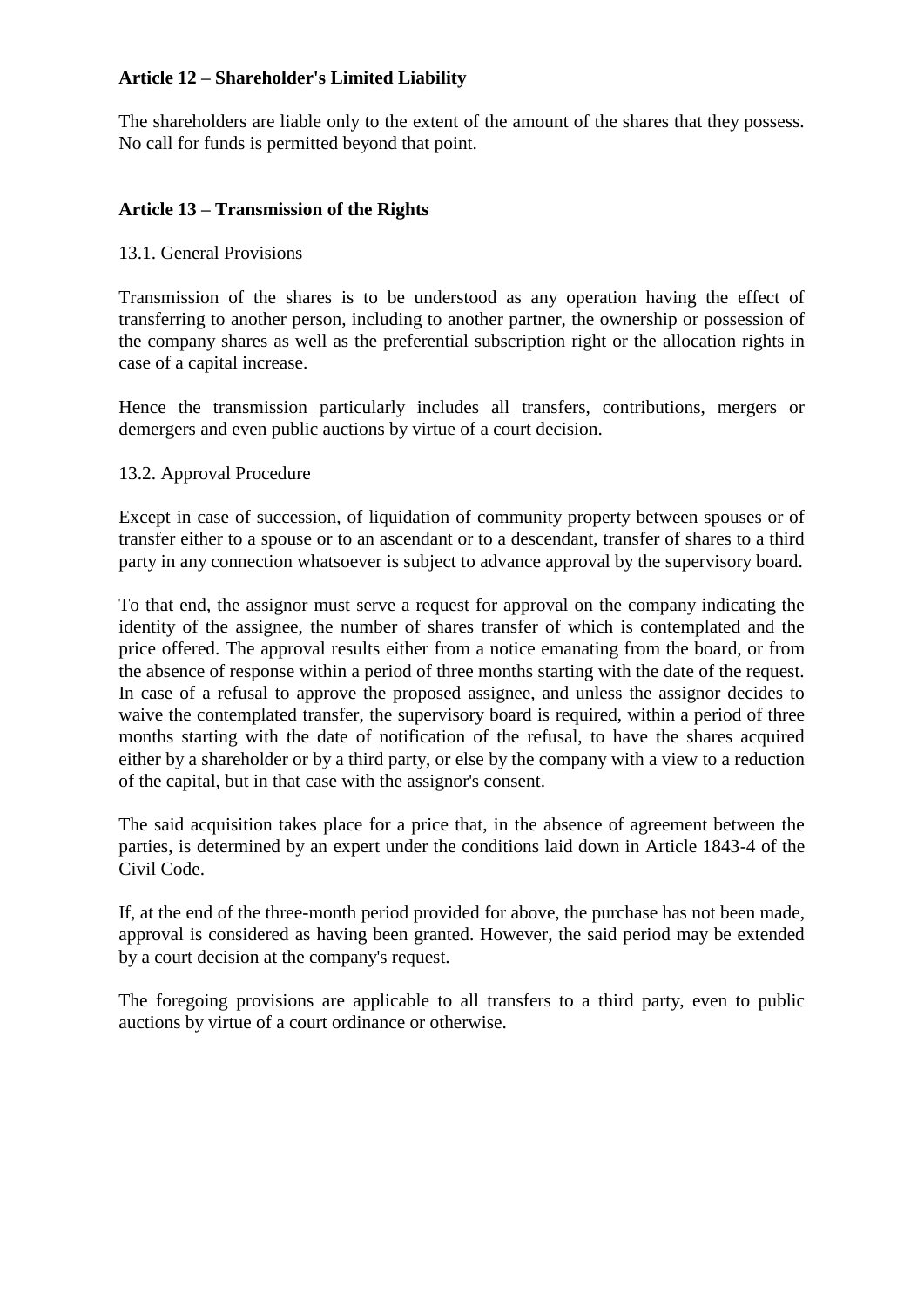# **TITLE IV MANAGEMENT OF THE COMPANY**

# **Article 14 – Executive Board – Appointment – Dismissal**

The company is controlled by an executive board consisting of between 3 and 5 members.

The members of the executive board must be natural persons.

They may be chosen from amongst the partners or from outside.

### *a) Appointment*

The executive board is appointed for a period of four years by the supervisory board, which immediately fills vacant positions for the period of time remaining before the renewal of the executive board.

All members are eligible for re-election.

Nobody may be appointed to the executive board if he does not have the necessary competence required of managers of limited companies, and, in the case of credit institutions, if there is a clash of interest or he is subject to disqualification or restrictions preventing him from carrying out his duties.

#### *b) Dismissal*

The annual general meeting, acting on proposals made by the supervisory board, may dismiss any member of the executive board without prior warning.

#### *c) Resignation*

Any member of the executive board is free to resign on condition that this resignation is not submitted at the wrong moment or with the intention of damaging the company.

#### **Article 15 – Operation**

The supervisory board appoints the chairman of the executive board. He will be empowered to represent the Company. The supervisory board may grant the same representative power to one or more members of the executive board who will then have the title of managing director.

The executive board will draw up articles of association with a view to establishing the conditions for meetings and the procedures for executive board deliberations.

Members of the executive board shall share out management tasks amongst themselves. However, under no circumstances shall this apportionment exempt the executive board from meeting and deliberating on fundamental matters concerning the Company, nor shall it be used as an excuse to escape joint and several liability.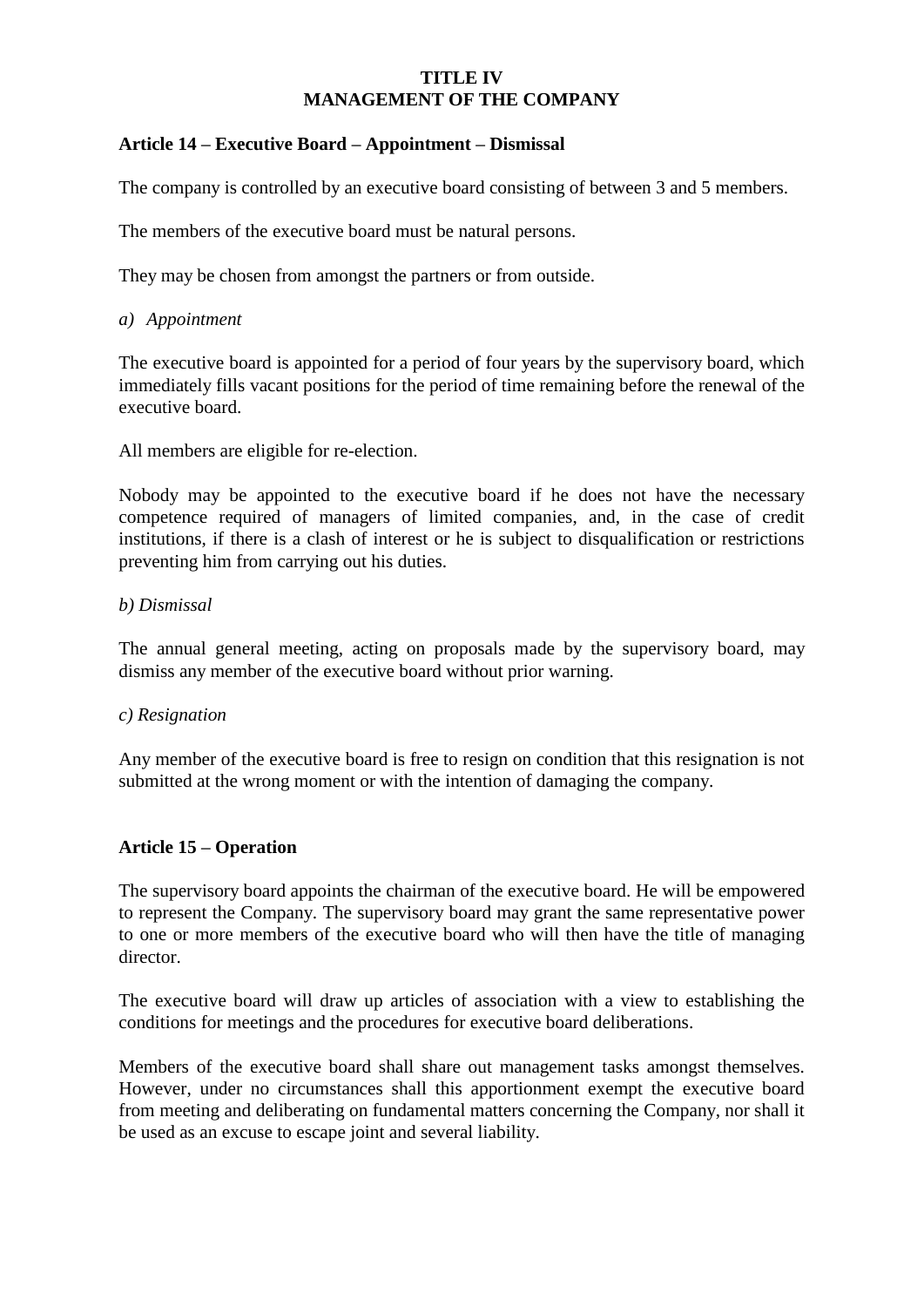# **Article 16 – Role of the Executive Board**

### *a) Powers*

The executive board is vested with all powers necessary for the management of company assets, and may, to this effect, carry out all operations and conclude all contracts of any nature and in any form whatsoever.

No restriction of these powers is effective against a third party, and the latter may proceed to oblige the company to execute undertakings made in its name by members of the executive board if their names happen to be made public regularly.

### *b) Obligations of the Executive Board*

The executive board presents a quarterly report to the supervisory board, which retraces the principal operations and events concerning management of the company and indicates major operations or difficulties; evaluation of these elements is at the discretion and under the full responsibility of the executive board.

After the end of each fiscal year, and within a period of three months, the executive board presents the inventory and annual accounts to the supervisory board for auditing and inspection purposes, together with its report intended for the annual general meeting. This presentation must take place at least fifteen days before the publication or sending out of notices of meeting. At the meeting, the supervisory board presents its remarks on the executive board report and on the accounts for the fiscal year.

# **Article 17 – Supervisory Board – Composition**

Management of the company is controlled by a supervisory board consisting of at least 3 members and 18 at most, appointed and capable of being dismissed by the general meeting.

The number of members of the supervisory board who have reached the age of seventy shall not exceed a third of the membership of the supervisory board currently in office. If this proportion is exceeded, the oldest member is automatically considered to have resigned.

Nobody may be appointed to the supervisory board of a credit institution if there is an incompatibility, or if he is subject to disqualification or restrictions preventing him from carrying out his duties.

A corporate body may be appointed to the supervisory board. On appointment, it is bound to designate a permanent representative who is subject to the same conditions and obligations and is exposed to the same civil and criminal liabilities as if he were a member of the supervisory board in his own right, and this without prejudice to the joint and several liability of the corporate body that he represents.

When the corporate body dismisses its representative, it is at the same time bound to take the steps necessary to provide a replacement.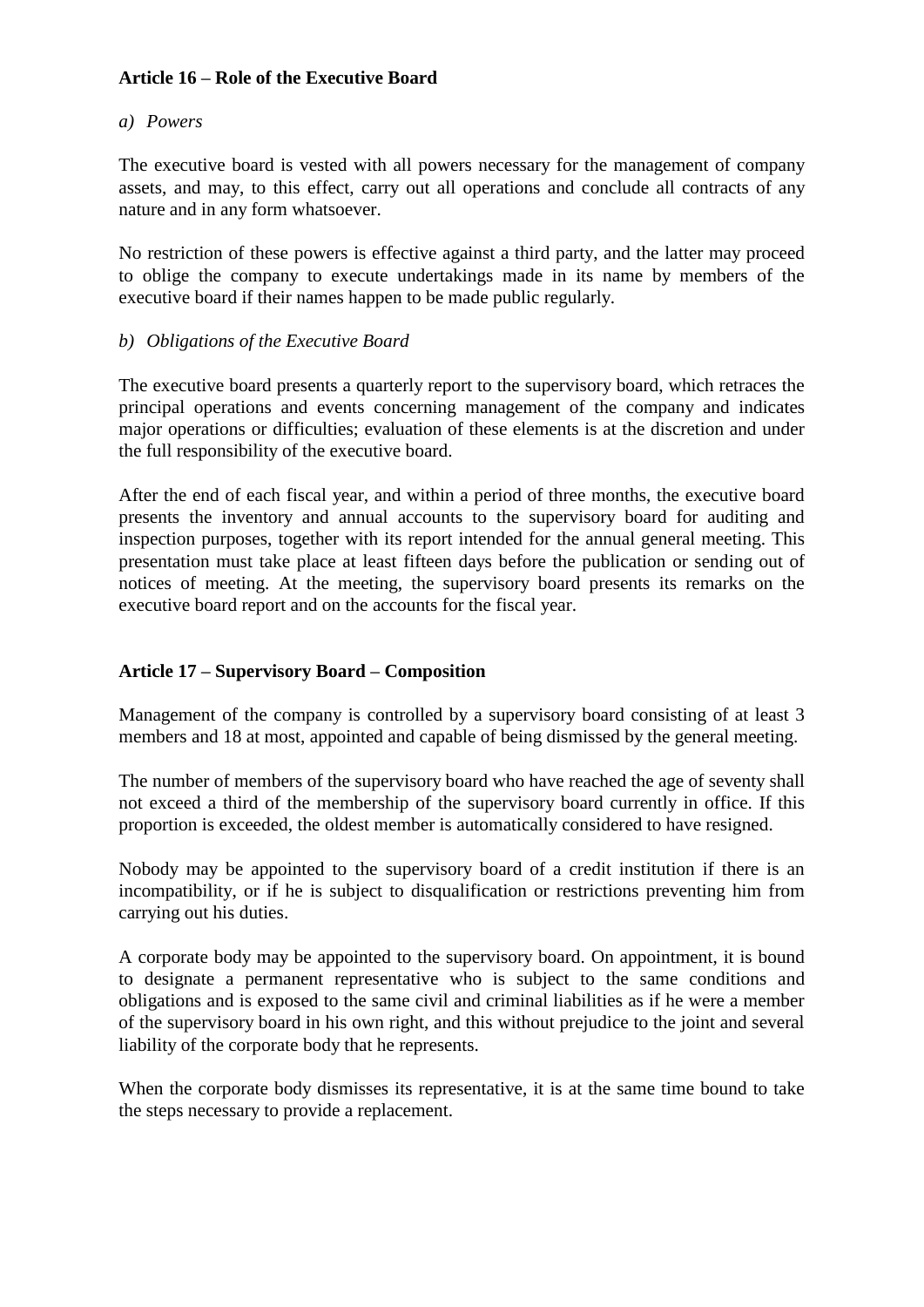# **Article 18 – Duration of Office and Vacancies**

The duration of the term of office for members of the supervisory board is four years; it ends after the annual general meeting adjudicating on the accounts for the past fiscal year, held during the year in which the mandate of the said member of the supervisory board expires.

All outgoing members are eligible for re-election.

In the event of vacancies, by demise or by resignation, the supervisory board may make temporary replacement of members for the remaining duration of the term.

### **Article 19 – Chairmanship of the Supervisory Board**

From amongst its members, the supervisory board elects a chairman and a vice-chairman who must always be natural persons and who are elected for a period that may not exceed the duration of their term of office. They are eligible for re-election. The chairman and the vice-chairman are automatically considered to have retired on reaching the age of seventyone.

In the absence of the chairman or the vice-chairman, the supervisory board will appoint an acting chairman for each meeting from amongst its members.

#### **Article 20 – Meetings of the Supervisory Board**

Meetings of the supervisory board are convened by the chairman as often as it is necessary in the interests of the company.

However, the chairman of the supervisory board is bound to convene a meeting of the supervisory board, within a period not exceeding 15 days following at least one member of the executive board or at least one third of the members of the supervisory board presenting him with a reasoned request to this end.

If there is no reaction to the request, its instigators may take steps to convene the meeting themselves, indicating the agenda for the meeting.

No member of the supervisory board may give more than one proxy to another member of the board.

The supervisory board cannot deliberate validly unless half of its members are present.

Decisions are made by the majority vote of the members present or represented. However, decisions concerning:

- the appointment and dismissal of members of the executive board,

- the appointment and dismissal of the chairman of the executive board,

are made by a qualified majority of two thirds of the votes of present or represented members.

In the event of equality of votes, the chairman has the casting vote.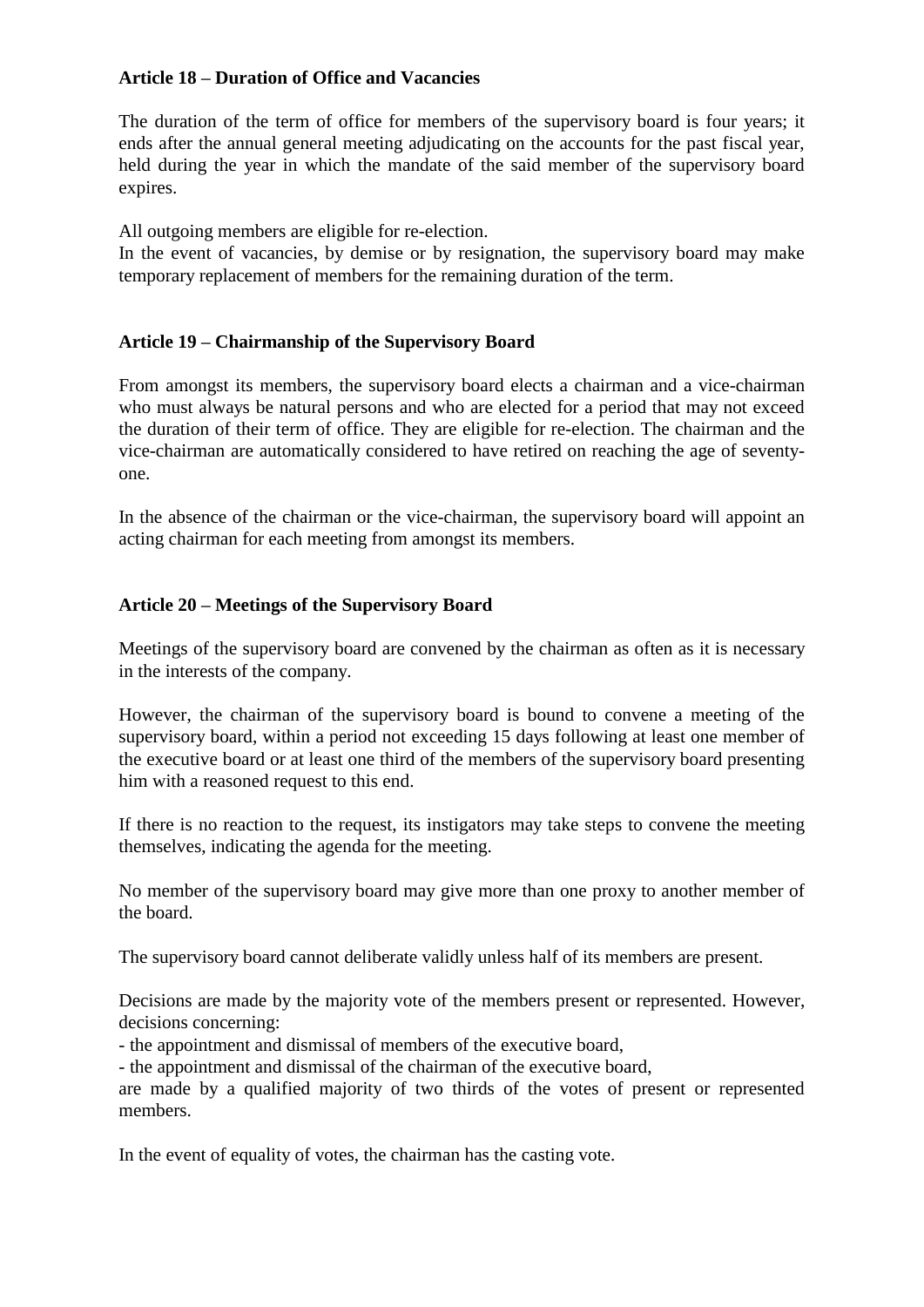When such occurs, and according to the modalities stipulated by current legislation, members of the supervisory board are considered present for the calculation of the quorum and the majority if they participate in the Board meeting by video-conference or via a means of telecommunications that ensures identification

### **Article 21 – Minutes of Proceedings**

Resolutions made by the supervisory board are recorded in a special minutes book kept at the registered office.

# **Article 22 – Powers of the Supervisory Board**

The supervisory board exercises permanent control over the management of the company by the executive board.

Notably, regardless of the time of year, it carries out the audits and inspections that it deems to be opportune.

It approves a report from the executive board once a quarter.

Within three months following the end of the fiscal year, the executive board presents the annual and consolidated accounts for audit and inspection purposes.

The supervisory board presents its remarks on the executive board report and on the accounts to the annual general assembly.

The supervisory board also decides:

- the transfer of the registered office to a location on the French territory,
- the appointment of members of the executive board,
- the appointment of the chairman of the executive board.

It also determines the powers granted to the chairman of the executive board.

It may propose, at the general meeting, the dismissal of a member of the executive board.

### **TITLE V STATUTORY AUDITORS SPECIFIC CONTROLLER**

#### **Article 23 – Appointment – Powers**

*a) Statutory Auditors*

The general meeting appoints statutory auditor(s) in accordance with the conditions laid down by the law and by the regulations.

The Company informs the *Autorité de contrôle prudentiel et de résolution* of the appointment of one or more statutory auditors under the conditions provided for by the legal and regulatory provisions or by instructions from the supervisory authorities.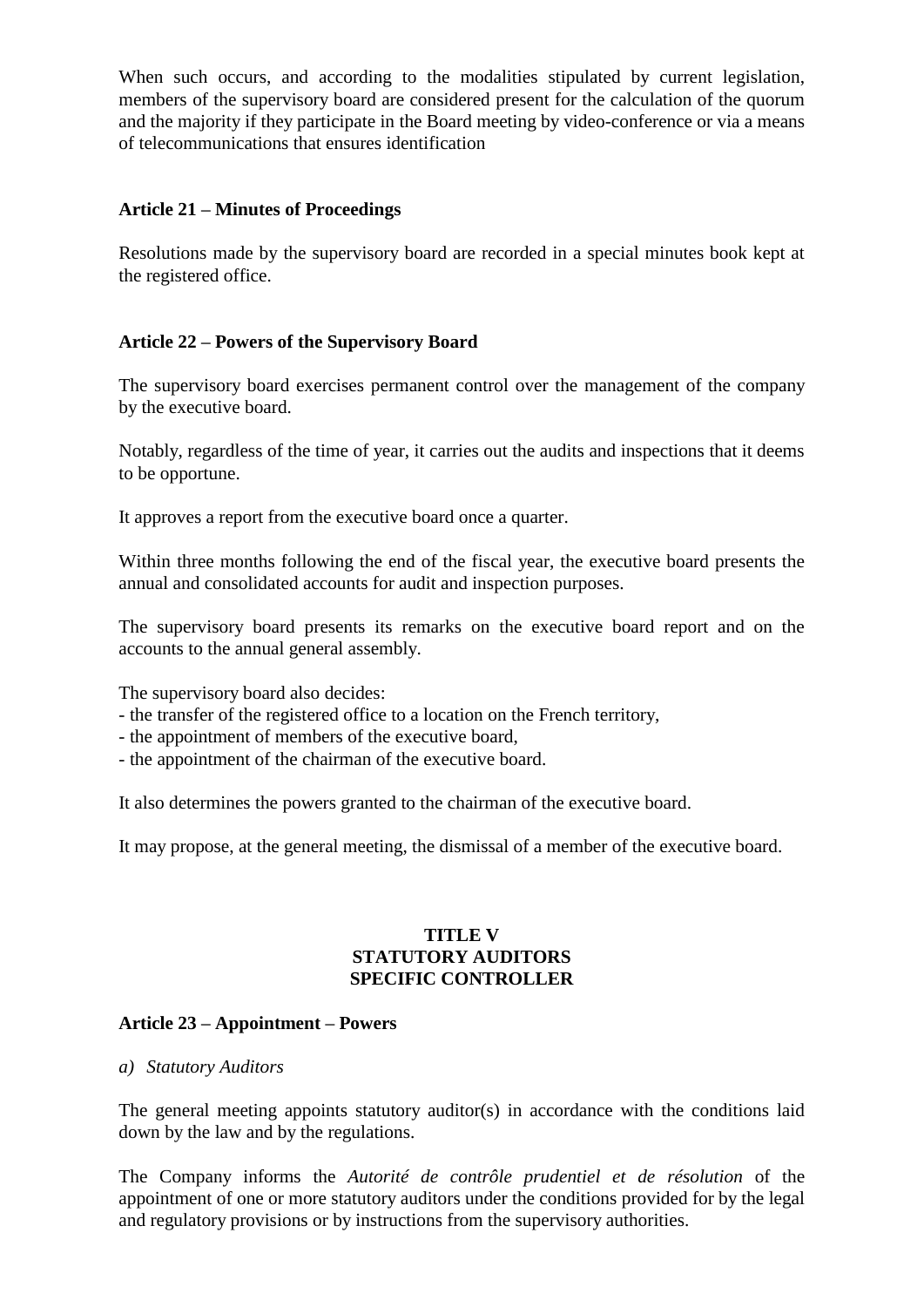The auditors are appointed for a period of six fiscal years, their terms of office ending after the general meeting that adjudicates on the accounts of the sixth fiscal year.

The statutory auditors are vested with the functions and powers conferred on them by the law. Their remuneration is fixed in accordance with the regulatory provisions currently in force.

### *b) Specific Controller*

A specific controller and a substitute specific controller, chosen from among the persons appearing on the list of auditors, are appointed for a duration of four years by the company's management, on the basis of a suitable opinion issued by the *Autorité de contrôle prudentiel et de résolution*.

The specific controller is invested with the functions and powers granted to him by law.

The specific controller attends any shareholders' meeting and is heard at his request by the supervisory board.

### **TITLE VI CENSORS**

### **Article 24 – Appointment – Role**

Censors may be appointed by the shareholders' meeting for a period of three years.

The censors attend the meetings of the supervisory board with an advisory vote.

### **TITLE VII GENERAL MEETINGS**

# **Article 25 – Nature of Meetings**

Shareholders are assembled at general meetings.

These meetings are known as:

- extraordinary general meetings when convened for the purpose of deliberating on modifications to be made to the articles of incorporation,

- and general meetings in all other cases.

# **Article 26 – Timing of Meetings**

The annual general meeting is held each year, within five months of the end of the fiscal year and is convened by the executive board or the supervisory board.

The executive board or the supervisory board convene the extraordinary general meeting whenever it is deemed to be necessary; the same applies to general meetings convened under extraordinary circumstances.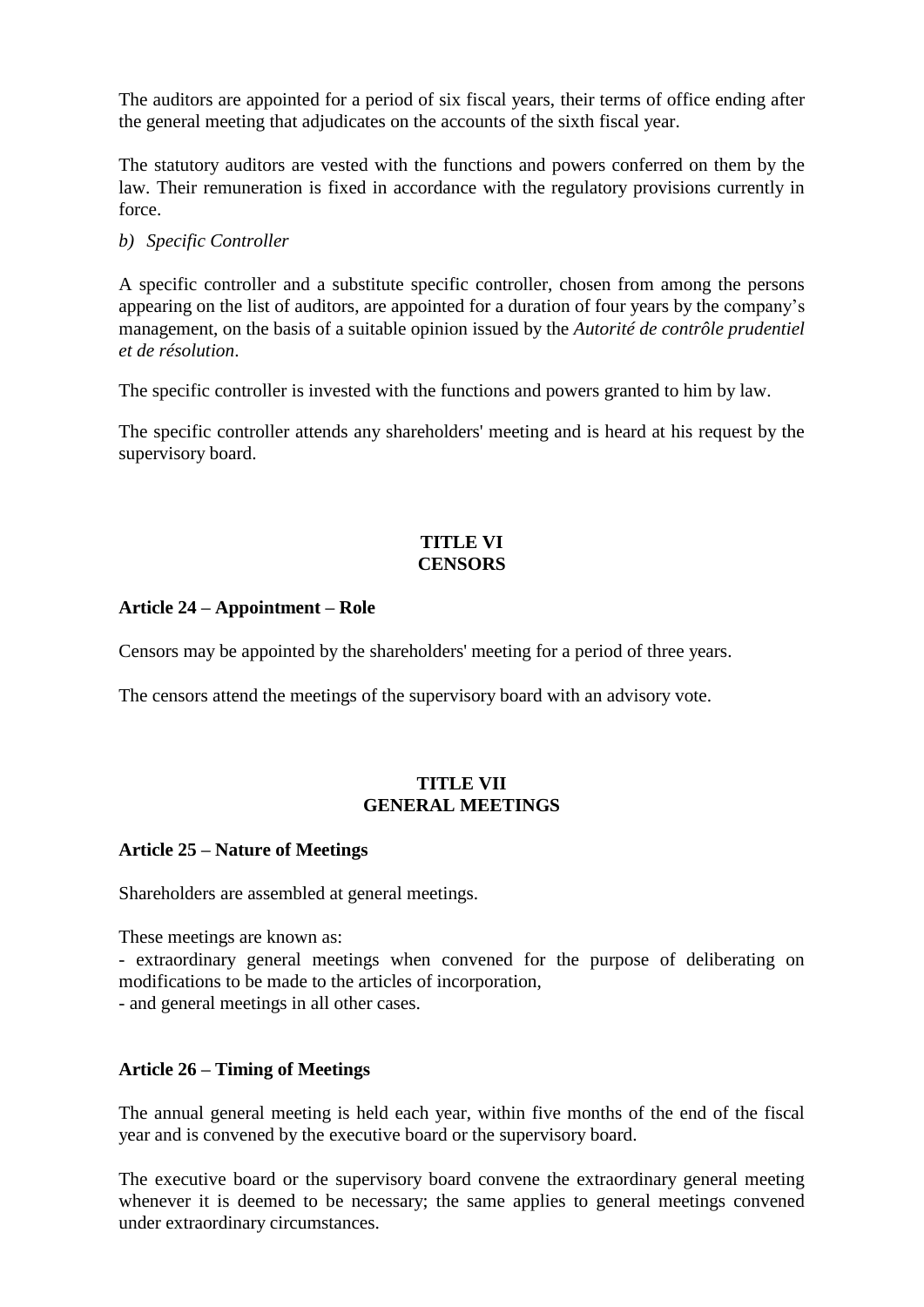General meetings may also be convened:

- either by one or both statutory auditors,
- or by a representative appointed by legal authorities, following a request by any interested party in an emergency, or by one or more shareholders with a collective holding of at least a twentieth of the share capital.

# **Article 27 – Notice of Meeting**

Annual general meetings are convened in accordance with the conditions laid down by law. They are convened at the registered office or at any other location chosen by the instigator of the notice to meet.

Any shareholder has the right to receive the documents necessary to make it possible to form an opinion with full knowledge of the facts and pass informed judgement on the management and control of the company.

The nature of these documents and the conditions of their transmission and rights of access are determined by the law and statutory regulations.

#### **Article 28 – Right of Admission to Meetings**

Any shareholder has the right to attend meetings on production of proof of identity, on condition, however, that their shares are free from all payments due and have been registered in its name at least two days before the meeting.

Shareholders may be represented by another shareholder.

Proxies must be filed at the registered office at least two days before the meeting.

#### **Article 29 – Board of the General Meeting**

The general meeting is presided over by the chairman of the supervisory board or by a member of the board delegated to this effect by the supervisory board; on the other hand, a meeting convened by one or both statutory auditors is presided over by one of them.

The supervising officer's duties are carried out by two shareholders who represent, as much on their own behalf as in the role of representatives, the greatest number of shares, and if they refuse, the following two and so on until two accept.

The board appoints a secretary who may be chosen from outside the membership of the meeting.

An attendance sheet is kept, which is duly signed by the shareholders present or their representatives and certified correct by the members of the board. It is filed at the registered office and must be available to all applicants.

The duties of the board are limited exclusively to ensuring that the meeting is held according to established procedure; at the request of any interested party, its decisions may be put to a vote by the general meeting itself.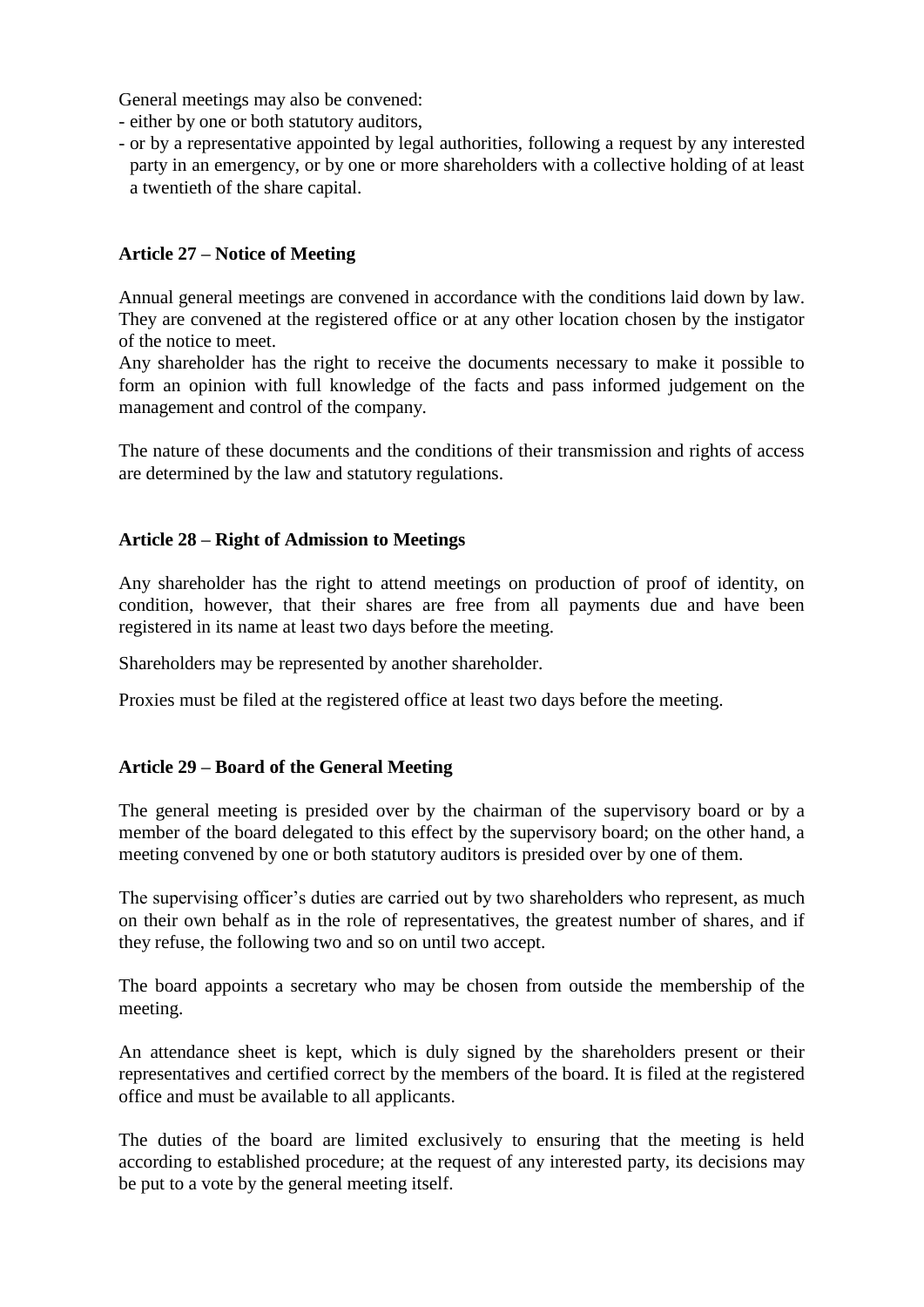### **Article 30 – Agenda**

The agenda for general meetings is fixed by the convening party. However, one or more shareholders have the right to request the inclusion of draft resolutions on the agenda, in accordance with legal conditions.

The general meeting may not deliberate on a question that is not on the agenda. Nevertheless, it may in all cases dismiss one or more members of the supervisory board or of the executive board.

The agenda for general meetings may not be modified by a second notice to meet.

# **Article 31 – Voting Rights**

The right to vote attached to shares is proportional to the amount of capital that they represent. Each share entitles the holder to one vote.

Each member of the general meeting has as many votes as the number of shares he holds or represents, both in his own name and as representative.

### **Article 32 – Minutes of Proceedings**

Resolutions made at general meetings are recorded in minutes containing the required entries, drawn up and signed in accordance with the statutory texts in force.

#### **Article 33 – Effects of Deliberation**

Resolutions made at general meetings are binding on all shareholders, even if they are absent, dissident or incapable.

#### **SPECIFIC RULES RELATING TO ANNUAL GENERAL MEETING**

#### **Article 34 – Quorum and Majority**

The annual general meeting cannot validly deliberate on its first convening unless the shareholders present or represented hold at least a fifth of the voting shares.

On second convening, no quorum is required.

It adjudicates according to the majority of votes held by the shareholders present or represented. The votes cast do not include those attached to shares for which the shareholder has not taken part in the vote, has abstained or has voted blank or null. In the cases and under the conditions stipulated by current legislation, shareholders who attend shareholder's meeting using videoconference technology or telecommunications that permit identification are considered as present for the purpose of calculating the quorum and the majority.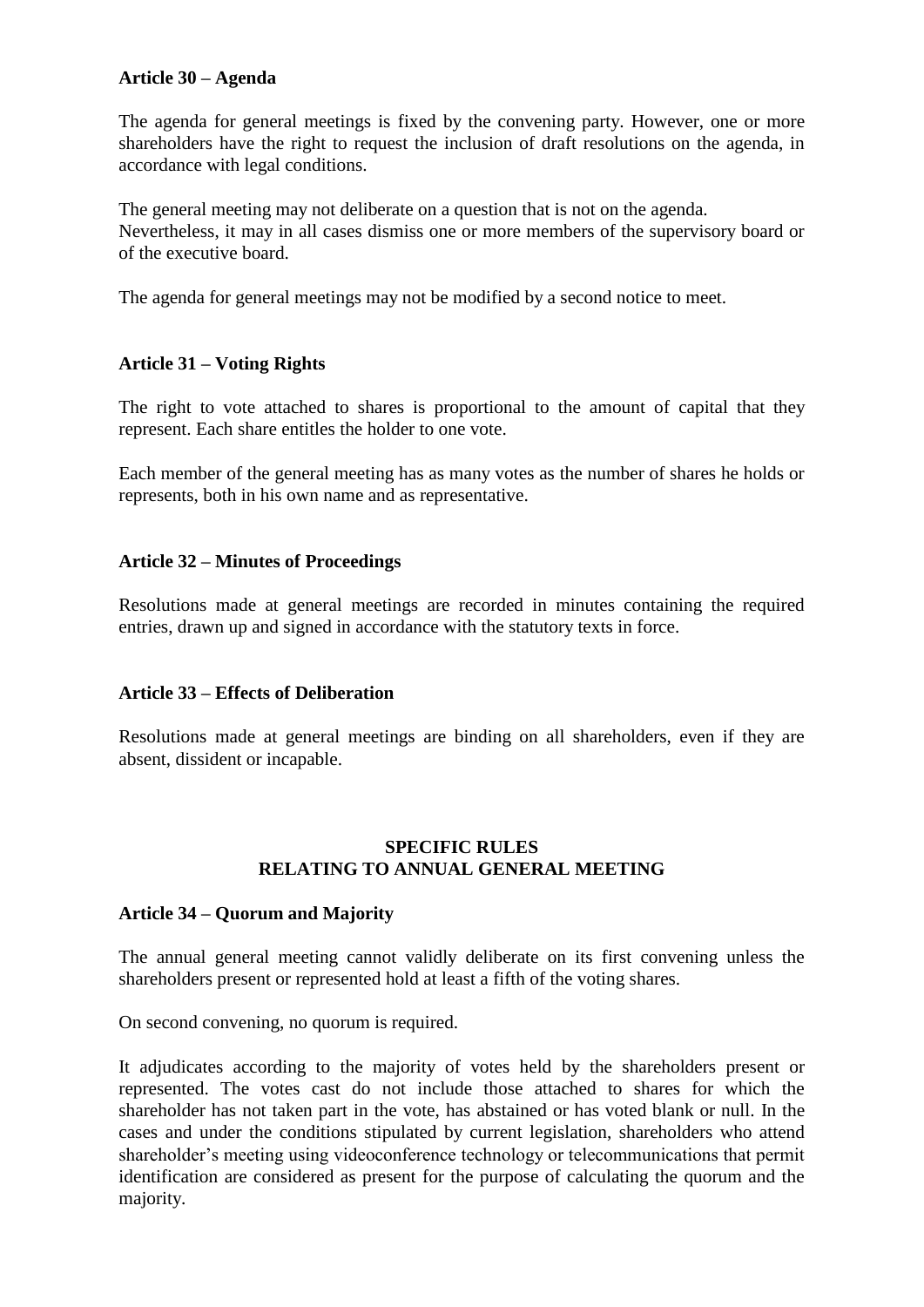### **Article 35 – Powers**

The annual general meeting hears the executive board report and the observations of the supervisory board on the running of the company and the statutory auditors' reports.

It discusses, approves or adjusts the accounts and rules on the appropriation and sharing of profits.

It appoints or dismisses members of the supervisory board and the statutory auditors and grants them a final discharge.

It shall decide whether to approve the agreements concerned in accordance with the conditions set down by law.

It approves or rejects the temporary appointments of members of the supervisory board.

It fixes the amount of remuneration allocated to the supervisory board.

Finally, it deliberates on all propositions validly recorded on its agenda that are not within the competence of the extraordinary general meeting.

# **SPECIFIC RULES RELATING TO EXTRAORDINARY GENERAL MEETING**

#### **Article 36 – Quorum and Majority**

The extraordinary general meeting cannot validly deliberate on its first convening unless the shareholders present or represented hold at least a quarter of the voting shares and on second convening at least a fifth. In the absence of this last quorum, the second general meeting may be postponed to a later date not more than two months after the date of the second convening.

It adjudicates on a two-thirds majority of the votes held by the shareholders present or represented. The votes cast do not include those attached to shares for which the shareholder has not taken part in the vote, has abstained or has voted blank or null.

However, notwithstanding the above-mentioned provisions, the extraordinary general meeting deciding on an increase of capital by capitalisation of provisions, earnings or share premiums adjudicates according to the conditions of quorum and majority applicable to annual general meetings.

In the cases and under the conditions stipulated by current legislation, shareholders who attend shareholder's meeting using videoconference technology or telecommunications that permit identification are considered as present for the purpose of calculating the quorum and the majority.

# **Article 37 – Powers**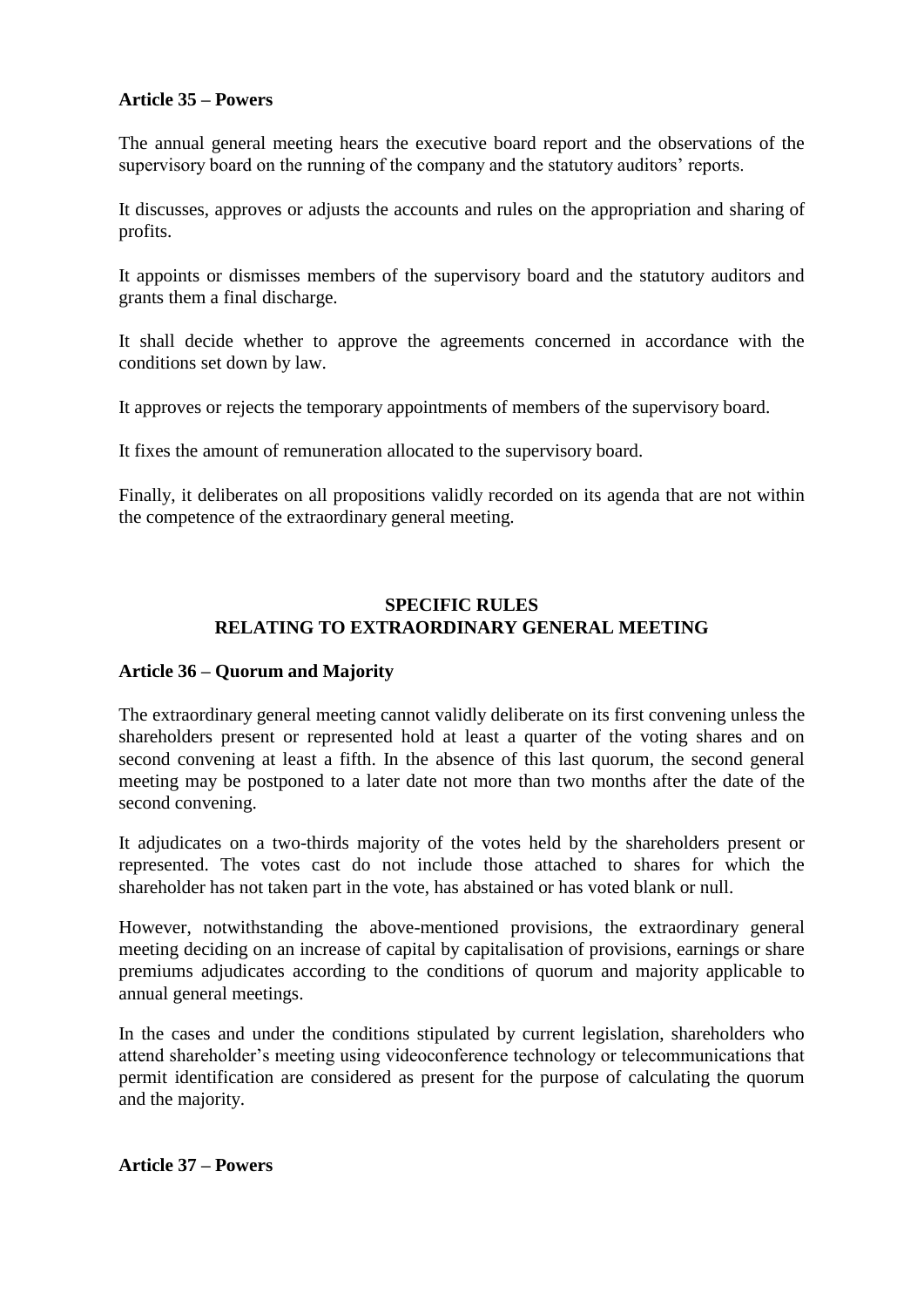**a)** The extraordinary general meeting, acting on proposals made by the supervisory board or the executive board, may modify all the provisions in the articles of incorporation, without increasing the shareholders' commitments however, subject to operations resulting from regular pooling of shares.

**b)** Notably, without the list below being of a limiting nature, and subject to respect of the legal and statutory provisions it may decide on:

- the transformation of the company
- the modification of its objectives
- the modification of the duration of the company, its reduction, its extension or its dissolution before the appointed time.
- the modification of the corporate title
- the transfer of the registered office
- the increase or reduction of share capital and its redemption
- the merger of the company with any companies, established or yet to be established, or its split-up between several companies
- the modification of the par value of shares, their pooling if necessary, and the conditions of their transmission
- the modification of the number of members on the supervisory board
- the modification of the conditions of validity of resolutions made by the supervisory board and the extension or reduction of its powers
- the modification of the method and time limits for convening general meetings, and also the modification of the composition of the annual general meeting
- the limitation of the number of shareholder votes at general meetings
- all modifications to the apportionment and distribution of income
- and all modifications to the conditions of liquidation.

Notwithstanding the above-mentioned provisions, in the event of an increase of capital, the necessary modifications to clauses in the articles of incorporation relative to the amount of share capital and the number of shares representing it are made by the executive board acting on the authority of the extraordinary general meeting in as far as these modifications correspond materially to the effective result of the operation.

# **TITLE VIII COMPANY BALANCE SHEET AND DISTRIBUTION OF PROFITS**

# **Article 38 – Company year – Balance sheet – Executive Board Report**

The fiscal year begins on the 1 January and ends on 31 December each year.

At the end of each fiscal year, the executive board draws up the inventory of the various elements of the assets and liabilities existing at that date. It also prepares the annual accounts and a report on the situation of the company and its activity during the past fiscal year, in accordance with the laws and regulations in force.

From the net profit for the fiscal year, less previous losses if need be, five per cent is withdrawn immediately to constitute the legal reserve fund specified by law; this withdrawal ceases to be compulsory when the reserve fund reaches a sum equal to a tenth of the share capital and resumes when, for any reason, the legal reserve falls below this percentage.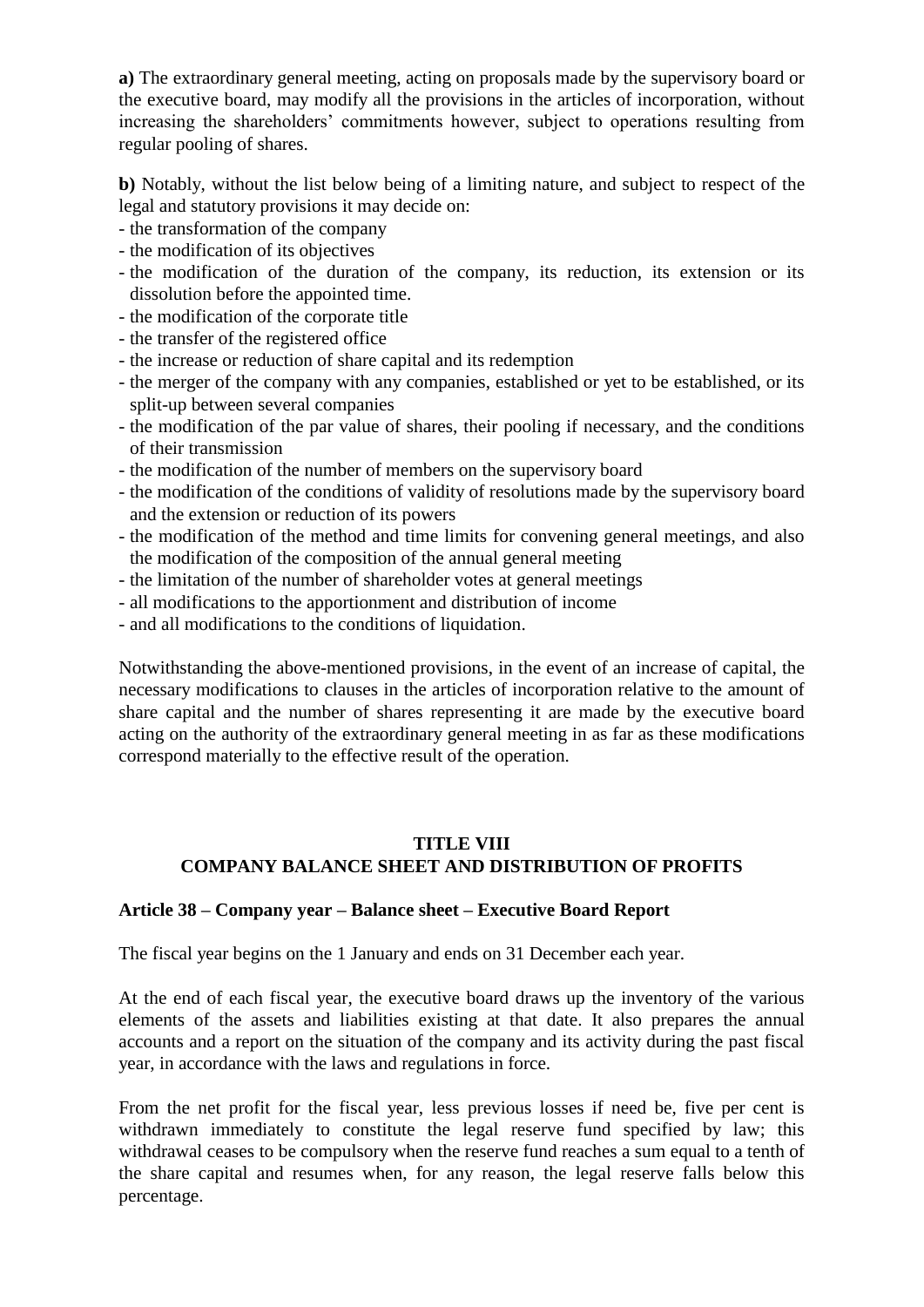### **Article 39 – Allocation and Distribution of the Profit**

Profit available for distribution comprises the net profit for the year less any prior year losses and any allocation required pursuant to the by-laws, plus any retained earnings carried forward from previous years.

From the available surplus, the annual shareholders' meeting, voting on a recommendation of the executive board, may allocate all or a part of the remaining income to retained earnings.

# **TITLE IX DISSOLUTION - LIQUIDATION**

#### **Article 40 – Dissolution**

The extraordinary general meeting may, at any time, decide the dissolution of the company before the appointed time.

If, as a result of losses recorded in the financial statement, the value of the company's net assets falls below half the value of the share capital, the executive board is bound to convene an extraordinary general meeting within four months of receiving the accounts showing these losses, with a view to deciding on the necessity for dissolution before the appointed date, and this in accordance with the law and statutory regulations.

### **Article 41 – Liquidation**

At the end of the term fixed by the articles of incorporation or in the event of dissolution before the appointed time, the general meeting, acting on proposals made by the executive board and subject to the essential legally-required designations in force, fixes the method of liquidation, appoints one or more liquidators and determines the extent of their powers. This appointment brings an end to the term of office of the members of the executive board, but not to that of the statutory auditors or the members of the supervisory board.

Throughout the period of liquidation, the normally constituted general meeting has the same competence as it had during the life of the company; notably, it has the power to approve the liquidation accounts and to deliberate on all company interests.

The liquidators represent the company. They are vested with the most extensive powers for the realisation of its assets, even out of court, and the termination of its liabilities.

The sharing of the net assets remaining after redemption of the par value of the shares is carried out among the shareholders in the same proportions as their holding in the capital. At the time of redemption of the share capital, the burden of any taxes that the company might be required to withhold shall be divided among all of the shares without distinction in uniform proportion to the capital repaid to each of them, without any need for taking account of the various dates of issue, or of the origin of the various shares.